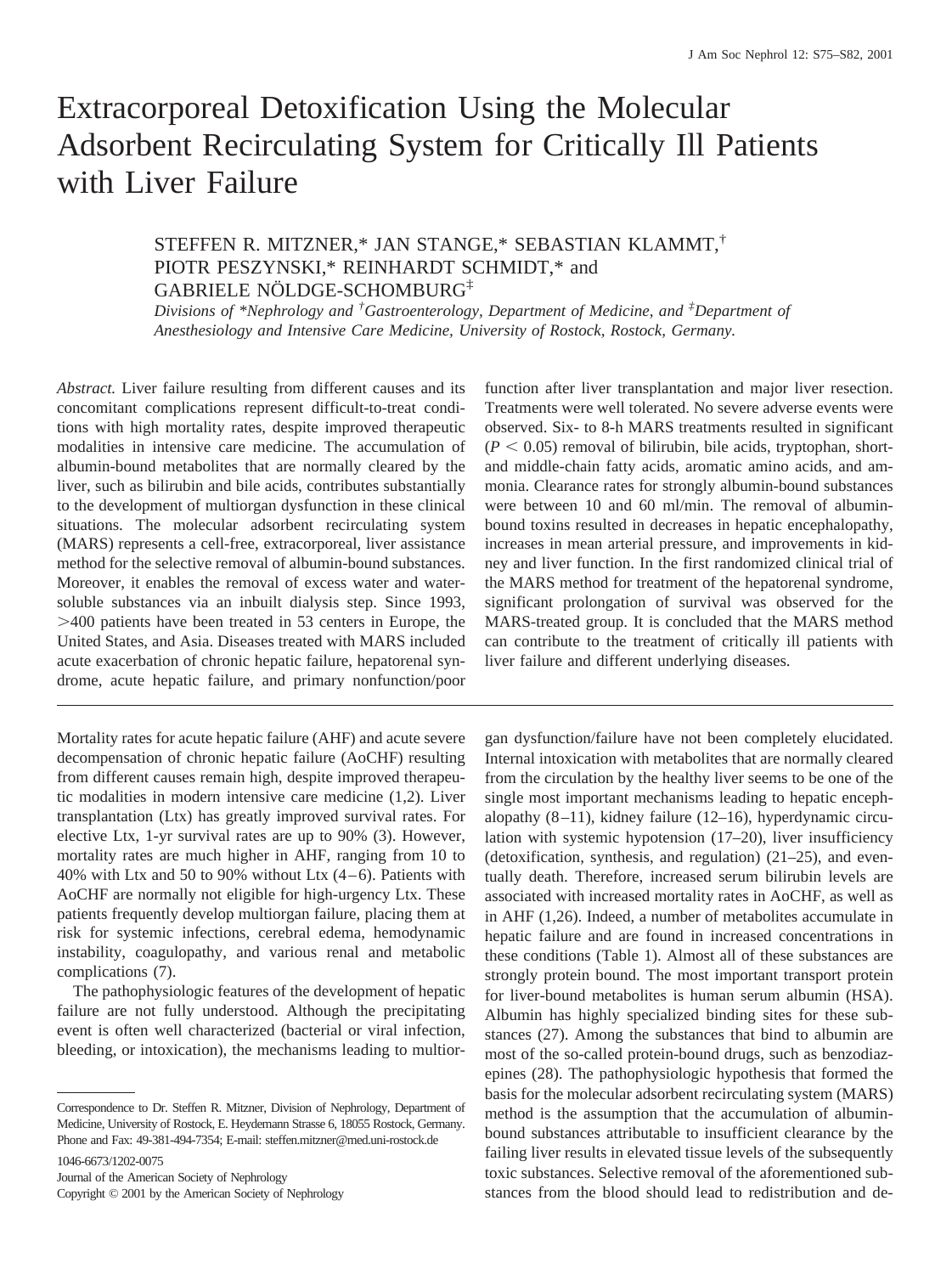| <i>Table 1.</i> Hydrophobic metabolites that use HSA as a       |
|-----------------------------------------------------------------|
| transporter in extracellular fluid and plasma, with             |
| increased plasma concentrations in hepatic failure <sup>a</sup> |

| Aromatic amino acids                |
|-------------------------------------|
| Bile acids                          |
| <b>Bilirubin</b>                    |
| Copper (Wilson's disease)           |
| Digoxin-like substances             |
| Endogenous benzodiazepines          |
| Indols                              |
| Mercaptans                          |
| Middle- and short-chain fatty acids |
| Nitric oxide                        |
| Phenols                             |
| Prostacyclins                       |
| Tryptophan                          |

<sup>a</sup> HSA, human serum albumin.

creases in the plasma and tissue concentrations of the metabolites. In the scope of this hypothesis, the ligands of the HSA molecule are referred to as albumin-bound toxins (ABT). Because ABT such as bilirubin and bile acids have hepatotoxic potential, *i.e.*, induction of hepatocyte apoptosis and necrosis (see above), it seemed reasonable to expect stabilization of liver function with time with sufficiently efficient and prolonged MARS treatments. The same is true for the kidney [in hepatorenal syndrome (HRS)]. It could be shown that the removal of bile acids and bilirubin decreased the degree of tubular necrosis (29).

Removal rates for single substances during MARS treatments and clinical effects observed in patients with hepatic failure resulting from different causes are presented and discussed in this review.

# **Materials and Methods**

# *MARS Treatment*

MARS is a liver support system developed to support excretory liver function. It consists of elements from extracorporeal renal replacement techniques such as hemodialysis and ultrafiltration, as well as adsorption. It contains no biologic components, such as hepatocytes. The method uses an albumin-enriched dialysate to facilitate the removal of ABT. It contains three different fluid compartments ("circuits"), *i.e.*, the blood circuit, an albumin circuit, and an open-loop, single-pass dialysate circuit. MARS requires a standard dialysis machine or a continuous venovenous hemofiltration (CVVH) device (*e.g.*, BM 25; Edwards Life Sciences GmbH, Munich, Germany) to control the blood and dialysate circuits. An extra device (MARS monitor; Teraklin AG, Rostock, Germany) is necessary to control and monitor the closed-loop albumin circuit. The latter circuit connects the blood and dialysate circuits.

The blood circuit uses a venovenous access (double-lumen catheter) and is driven by the blood roller pump of the dialysis machine and the CVVH monitor. The blood flow rate is 150 to 250 ml/min, depending on the hemodynamic status of the patient. Blood is passed through a non-albumin-permeable high-flux dialysis membrane (MARSFlux; Teraklin) (Figures 1 and 2). The albumin circuit, containing 20% HSA, is driven by a roller pump of the MARS monitor at 150 ml/min. The dialysate HSA is passed through the dialysate compartment of the blood dialyzer (MARSFlux) and subsequently regenerated by dialysis against a bicarbonate-buffered dialysate (dialysate circuit), followed by passage through two sequential columns; the first contains uncoated charcoal, and the second contains an anion exchanger resin (30). Heparin is used as an anticoagulant. The activated clotting time is maintained between 160 and 190 s throughout the treatment.

## *Review of Clinical Trials*

Clinical trials and pilot studies from different centers using the technique of albumin dialysis were reviewed.

MARS was normally performed intermittently for 6 to 8 h/d. However, continuous treatment for up to 24 h/d was performed in individual cases. Treatment pauses of 24 h were allowed for hemodialysis or hemofiltration sessions or other diagnostic or therapeutic interventions. The number of single treatment days ranged between 1 and 24 d, with an average of 5 to 6 d/patient.

# *In Vivo Removal Capacities of Hemodiafiltration and MARS*

To compare the efficacy of MARS with that of hemodiafiltration with respect to single-substance clearance, we determined the pre- and post-treatment concentrations of different albumin-bound substances (bilirubin, bile acids, fatty acids, tryptophan, and aromatic amino acids). No branched-chain amino acids were administered during the assessment period. The same type of dialysis membrane was used throughout the experiments. Flow rates, ultrafiltration rates, and dialysate flow rates were kept at the aforementioned levels. The Fischer ratio (branched-chain/aromatic amino acid ratio) was calculated for evaluation of the course of the amino acids.

### *Statistical Analyses*

All results were expressed as means  $\pm$  SD. Because the data were normally distributed, the *t* test was used to analyze differences between mean values for each variable before and after treatment (paired



*Figure 1.* Schematic drawing of the transport of albumin-bound and water-soluble substances through the MARSFlux membrane.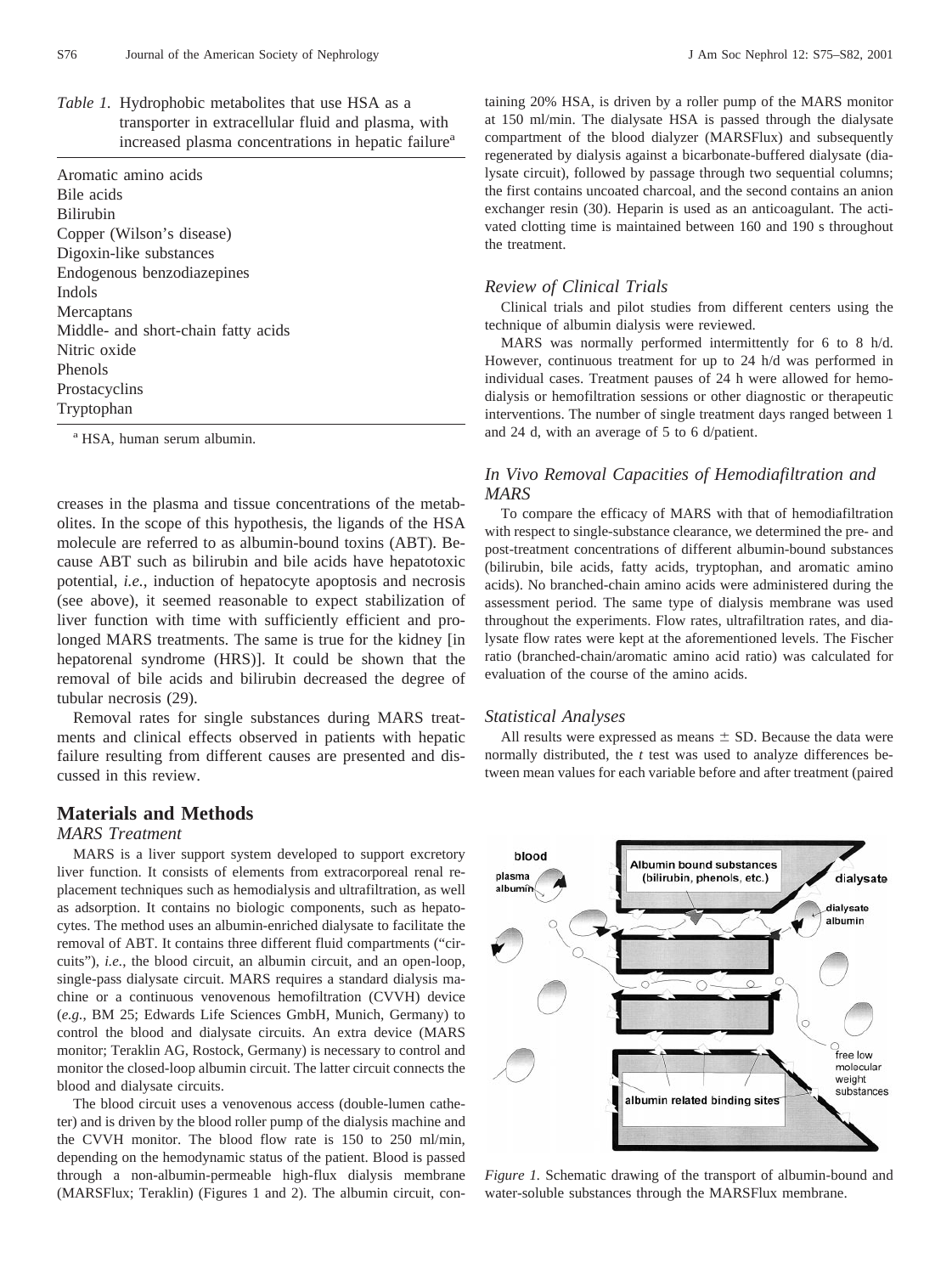

*Figure 2.* Schematic drawing of the molecular adsorbent recirculating system (MARS).

*t* test) and between the groups (unpaired *t* test). The 5% probability level was regarded as statistically significant.

# **Results**

# *Substance Clearance*

Significant removal of water-soluble and albumin-bound substances was observed during MARS therapy, by our group and by other groups. An overview of single substances measured and found to be significantly removed during treatment using the albumin dialysis concept is presented in Table 2. Clearance rates for ABT ranged between 10 and 60 ml/min.

# *Clinical Comparison of the Removal Efficacy of Hemodiafiltration* versus *MARS*

Under comparable conditions (flow rates, membrane, and treatment times), significantly higher removal rates for biliru-

*Table 2.* Substances with significant decreases in plasma concentrations during albumin dialysis treatments

| Substance                           | References      |
|-------------------------------------|-----------------|
| Water-soluble                       |                 |
| ammonia                             | $31 - 33$       |
| creatinine                          | $34 - 36,39$    |
| urea                                | 33              |
| Albumin-bound                       |                 |
| bilirubin                           | $34 - 39$       |
| bile acids                          | 35, this report |
| tryptophan                          | 40              |
| middle- and short-chain fatty acids | This report     |
| aromatic amino acids (increase in   | 31,40           |
| Fischer index)                      |                 |
| mediators (tumor necrosis factor-   | 41              |
| $\alpha$ , interleukin-6)           |                 |
| copper                              | 37              |
| diazepam                            | 42              |

bin ( $P < 0.001$ ), bile acids ( $P < 0.001$ ), middle- and shortchain fatty acids ( $P < 0.05$ ), and tryptophan ( $P < 0.05$ ) were found for MARS, compared with hemodiafiltration. The difference in Fischer ratios missed the level of significance  $(P =$ 0.05). Figures 3 to 7 provide the results obtained from the pretreatment/post-treatment comparison of blood concentrations of different albumin-bound substances.

## *Clinical Effects*

**Summary of Effects.** Various clinical effects were observed primarily for patients with AoCHF. However, the first reports of data for patients with AHF and primary nonfunction also demonstrated favorable clinical effects. These included improvements in mental status, liver detoxification and synthesis functions, hemodynamic status (increase in mean arterial pressure), and kidney function (Table 3). Additional effects not listed in Table 3 included the marked regression of pruritus in patients with AoCHF (Huster D, Berr F, unpublished observa-



*Figure 3.* Percent change in the plasma concentration of bilirubin after a 6-h treatment with hemodiafiltration (HDF) or MARS.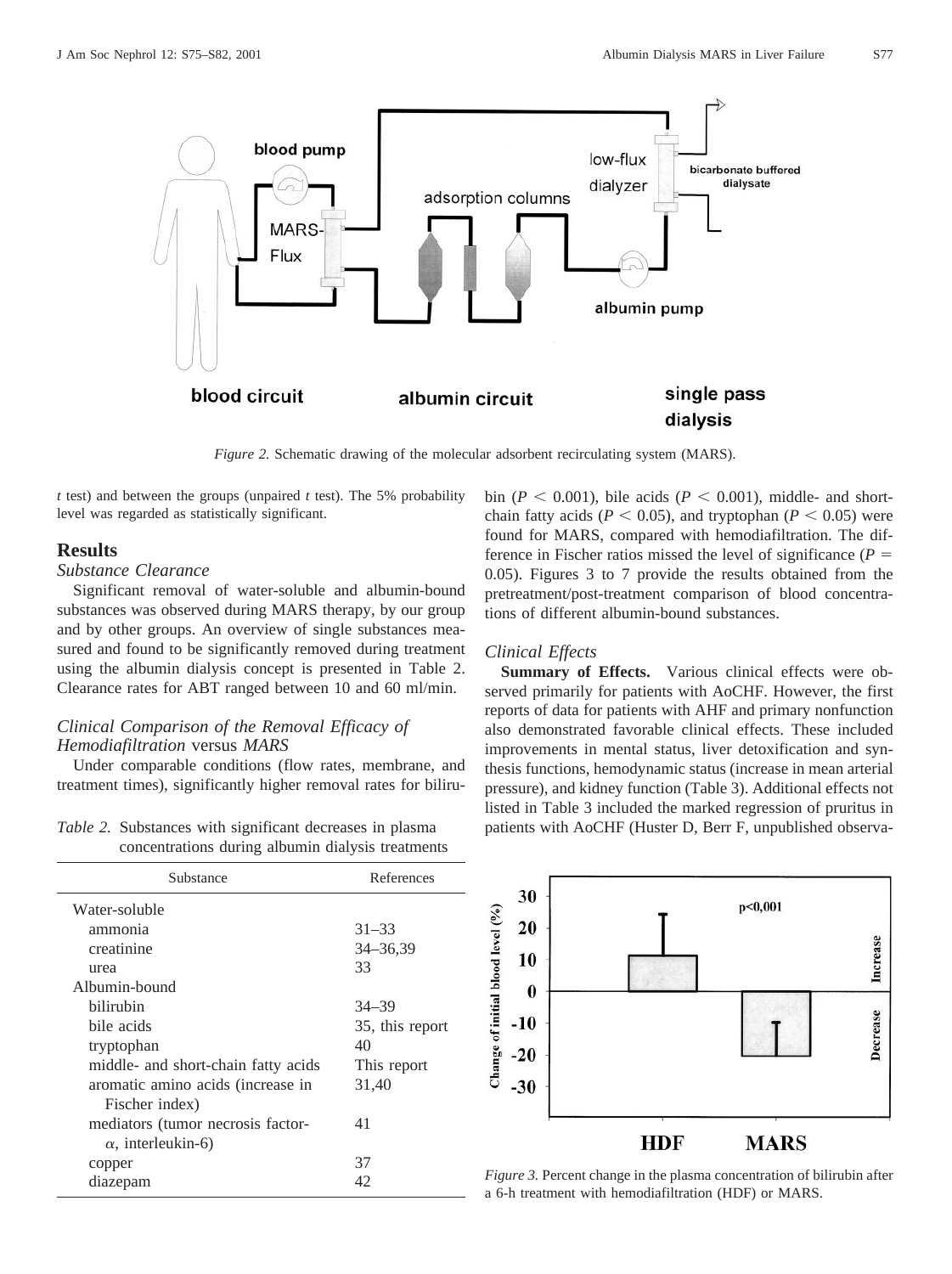

*Figure 4.* Percent change in the plasma concentration of bile acids after a 6-h treatment with HDF or MARS.



*Figure 5.* Percent change in the plasma concentration of short- and middle-chain fatty acids after a 6-h treatment with HDF or MARS.

tions) (39) and increases in serum sodium levels during a series of MARS treatments for patients with HRS (34).

**Cerebral Function.** The degree of hepatic encephalopathy was decreased in patients with AHF, as well as in patients with AoCHF (31,35,37,39).

**Hemodynamic Function.** The mean arterial pressure was increased in patients with AoCHF (34,36). This was probably attributable to increases in systemic vascular resistance (36).

**Kidney Function.** MARS treatment improved kidney function for patients with AoCHF and HRS (34,36,39).

**Liver Function.** Protein synthesis improved during the treatment phase, and plasma antithrombin III levels, prothrombin activity, and Factor VII levels were increased. Cholinesterase levels were also increased (31–35,39).

Child-Turcotte-Pugh (CTP) scores decreased because of improved liver synthesis, decreased encephalopathy grades, and decrease in degree of ascites. The significant decrease in bilirubin concentrations did not contribute to changes in CTP scores, because plasma concentrations after the MARS treat-



*Figure 6.* Percent change in the plasma concentration of tryptophan after a 6-h treatment with HDF or MARS.



*Figure 7.* Percent change in the Fischer index (branched-chain/aromatic amino acid ratio) after a 6-h treatment with HDF or MARS.

ments were still elevated ( $>3$  mg/dl = 3 points). Interestingly, the CTP scores remained low and even exhibited additional decreases after the end of the MARS treatments (35).

In cell culture experiments performed with primary rat hepatocytes, the cytotoxicity of plasma from patients with AoCHF was markedly decreased (increases in viability and cytochrome P450 activity) after the patients were treated with MARS (35).

#### *Adverse Events*

Almost all groups reported smooth safe performance of the MARS technique (31,32,34,35,37–39). No adverse events attributable to MARS treatments were documented.

## **Discussion**

Different approaches to supportive liver therapy have been used in the past decade, including extracorporeal whole-liver perfusion (43), hepatocyte transplantation (44), and extracorporeal artificial and bioartificial devices (45–48). Potential problems arising from the use of bioartificial liver systems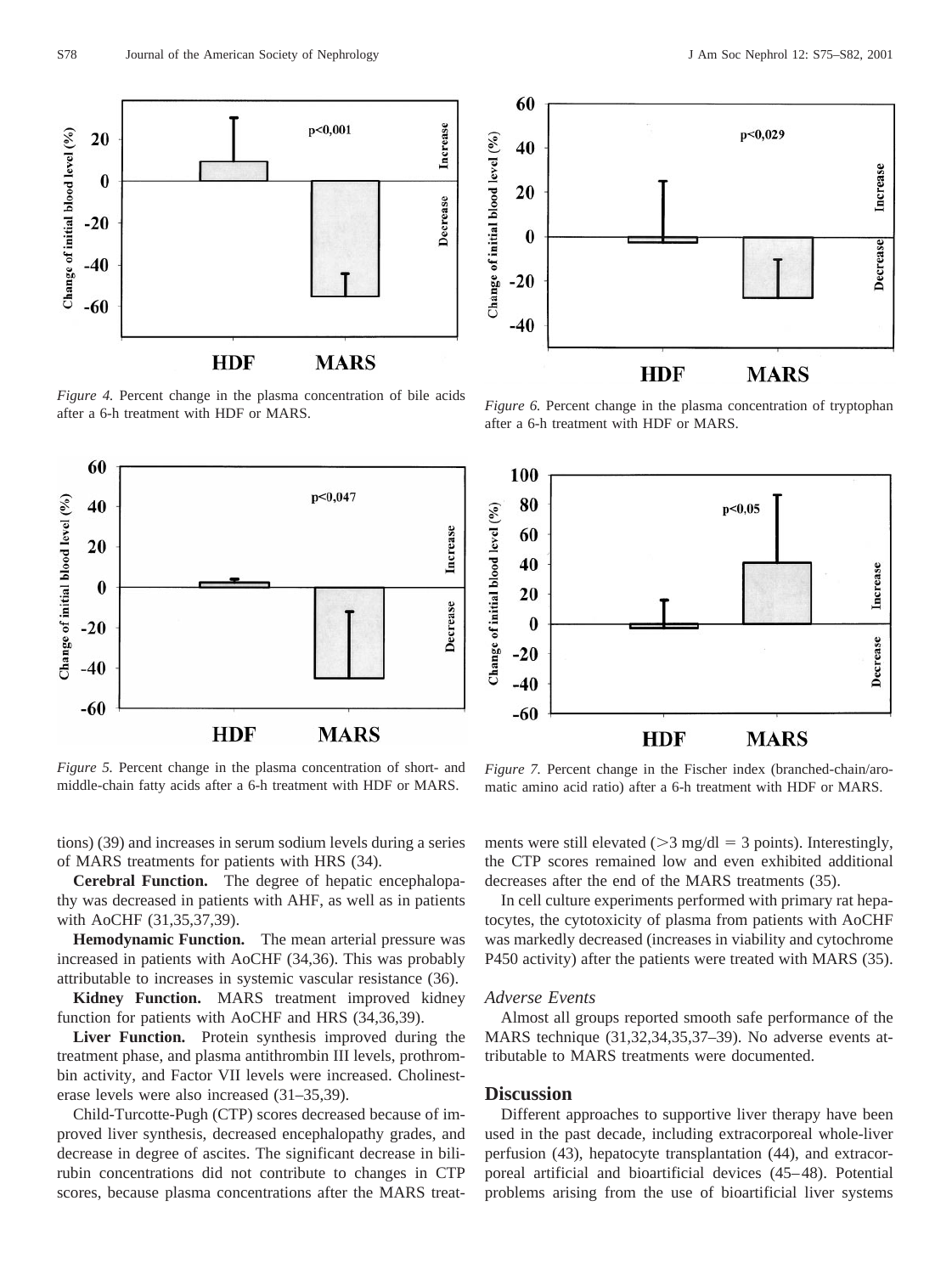| Organ Effect                | AHF                                              | AoCHF                                                                                                                                                                            | <b>PNF</b>                                                                                     |
|-----------------------------|--------------------------------------------------|----------------------------------------------------------------------------------------------------------------------------------------------------------------------------------|------------------------------------------------------------------------------------------------|
| Brain function              | Decrease in HE grade<br>(31,37)                  | Decrease in HE grade $(31,35,39)$                                                                                                                                                |                                                                                                |
| Liver synthesis,<br>ascites | Factor VII increase (31),<br>INR decrease $(32)$ | Factor VII increase (31), ATIII<br>increase $(35)$ , prothrombin<br>activity (quick) increase<br>$(34,35,39)$ , cholinesterase<br>increase (33,39), ascites<br>regradient $(35)$ | INR increase $(32)$                                                                            |
| Kidney<br>function          |                                                  | Urine volume increase for four<br>of eight patients with HRS<br>(34), plasma renin decrease,<br>urine volume increase (36)                                                       |                                                                                                |
| Cardiovascular<br>function  |                                                  | SVR increase, MAP increase<br>$(36)$ , MAP increase $(34)$                                                                                                                       |                                                                                                |
| Survival                    | HepB, successful bridging to<br>Ltx $(32)$       | Significant improvement in HRS<br>(34), two of five patients with<br>HRS recovered (36)                                                                                          | 1 case: recovery after 24 MARS<br>treatments $(32)$ ; 3 cases: split-<br>liver recipients (38) |

*Table 3.* Clinical effects observed during a series of albumin dialysis treatments for patients with AHF, AoCHF, or PNF after Ltx<sup>a</sup>

<sup>a</sup> HE, hepatic encephalopathy; HRS, hepatorenal syndrome; MARS, molecular adsorbent recirculating system; SVR, systemic vascular resistance; INR, international normalized ratio; ATIII, antithrombin III; HepB, hepatitis B; Ltx, liver transplantation; AHF, acute hepatic failure; AoCHF, acute on chronic hepatic failure; PNF, primary nonfunction; MAP, mean arterial pressure.

include antibody formation and complement activation after repeated treatments with bioartificial liver systems using xenogenic cells (49), viral transfer to patients (50), and induction of proinflammatory cytokines such as tumor necrosis factor- $\alpha$ and interleukin-6 (51).

Results obtained to date with the albumin dialysis MARS indicate that the hypothesis made in the beginning holds true. The removal of ABT seems to contribute to improvement in organ function and survival rates in different forms of liver failure.

However, no comprehensive pathophysiologic explanation can now be provided for the clinical and biochemical effects observed during the course of MARS treatment. Current knowledge regarding the removal kinetics of albumin-bound substances and some clinical effects of the MARS method give rise to different hypotheses that attempt to elucidate the mechanism of action of the MARS method in HRS. Possible mechanisms include the following.

## *Removal of Nitric Oxide*

Nitric oxide (NO) is thought to be one of the factors responsible for the vasodilation and hyperdynamic status observed in hepatic failure and HRS. Plasma NO can act as a potent vasodilator (17,18,20). It is transported primarily bound to serum albumin as an *S*-nitrosothiol (19). Therefore, a possible mechanism of action of the MARS method could involve the removal of plasma NO. The increase in systemic vascular resistance and mean arterial pressure observed in the MARStreated patients with AoCHF and HRS (34,36) might be explained by such a mechanism.

### *Increase in Binding Capacity for Toxic Metabolites*

ABT were found to compete with tryptophan for free binding capacity at the receptor sites of the albumin molecule in uremic patients (52). The MARS concept of albumin dialysis was shown to facilitate the *in vivo* removal of strongly albumin-bound uremic compounds such as 3-carboxy-4-methyl-5 propyl-2-furanpropionic acid (53). Therefore, the increase in free binding capacity at the surface of the albumin molecule by MARS treatment could decrease the concentration of free toxic metabolites via binding to serum albumin. This again may lead to decreased tissue concentrations of these substances, facilitating organ recovery. The intravenous infusion of HSA was shown to have beneficial effects on the course and outcome of spontaneous bacterial peritonitis (54) and resulted in improved response rates and prevention of recurrence of ascites (55). This again may indicate that the increase in the total binding capacity of the serum albumin pool of the patient can have beneficial effects for patients with ascites and hepatorenal failure.

## *Removal of Bilirubin, Bile Salts, and Bile Acids*

Bilirubin, bile salts, and bile acids have toxic potential and can impair liver and kidney function. Bile salts were shown to cause lactate dehydrogenase leakage from human endothelial cells *in vitro*. Prostacyclin release from the cells was decreased (56). Moreover, bile salts can cause hepatocyte death by inducing mitochondrial permeability transition (25) and apoptosis in rodent hepatocytes (22). In the kidney, bile acids disturb renal water and electrolyte handling by blocking the  $Na^+/H^+$ antiporter in the tubule and thus impairing intracellular pH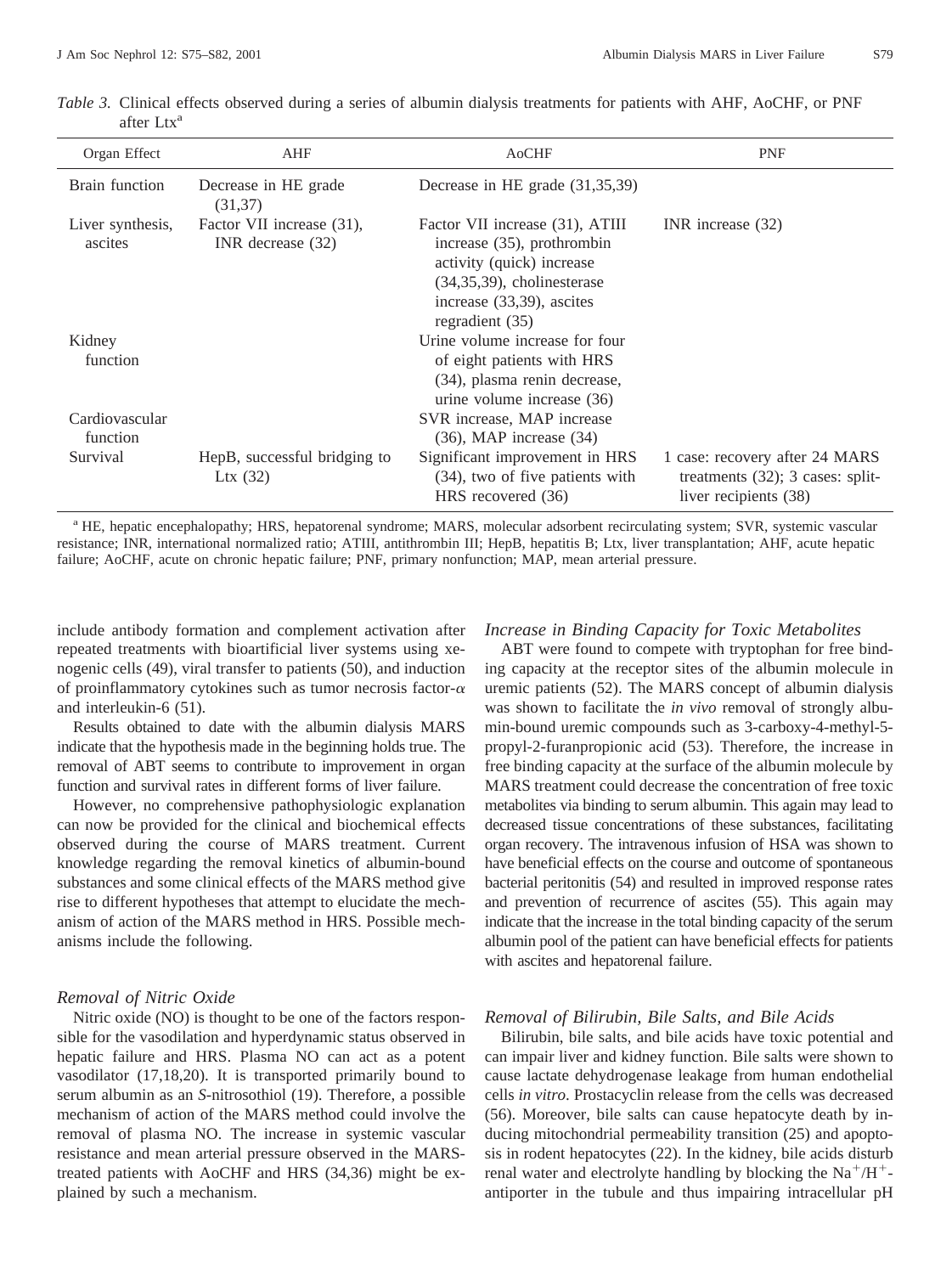regulation. Bile acids induce damage to tubular cell membranes by stimulating oxygen radical generation (12,13). High bilirubin levels are a predictor of death in acute renal failure, because of acute tubular necrosis (14). Although serum concentrations of up to 15 mg/dl did not induce changes in renal function in patients with obstructive jaundice, higher concentrations in patients with hypoalbuminemia were associated with decreased urinary sodium excretion, free water clearance, negative water clearance, renal blood flow, and creatinine clearance (15). Bilirubin can also cause tubular damage. Kamisako *et al.* (16) demonstrated a positive effect of (enzymetriggered) bilirubin removal on hepatic and renal function in a rat model of obstructive jaundice. Those authors concluded that the systemic reduction of serum bilirubin concentrations might contribute to normalization of the urinary levels of prostaglandins and thromboxane  $B_2$ , to decreases in serum bile acid levels, and to improvement of the hepatic energy charge in obstructive jaundice. Moreover, they concluded that preoperative improvement of jaundice might be beneficial for patients with obstructive jaundice (16).

The removal of bilirubin and bile acids/salts during MARS treatment could therefore decrease the toxic effects that higher concentrations of these compounds exert on liver and kidney function and could thus contribute to improvements in organ function, as observed by different groups (31–36,39).

# *Removal of Aldosterone and Other Vasoactive Hormones*

The renin-angiotensin-aldosterone system, the sympathetic nervous system, and arginine vasopressin are responsible for sodium and water retention in patients with cirrhosis (57). Except for plasma renin analysis (36), no hormone determinations were performed in the trials reviewed. However, we started to analyze plasma aldosterone concentrations and plasma renin activity in patients treated with MARS. Preliminary data obtained in a single case of a patient with type I HRS who was treated with MARS indicated that single-pass reductions of plasma aldosterone levels of 40% and plasma renin activity of 11% in the extracorporeal circulation could be achieved. These reductions may lead to substantial decreases in the systemic concentrations and activities of these hormones with treatment times of 6 to 8 h. For eight patients with AoCHF who were treated once with MARS for 10 h, significant reductions in plasma renin concentrations were observed (36). These data provide an initial indication of possible effects of MARS treatments on plasma concentrations of the aforementioned hormones, which may in part explain the clinical improvements observed (*e.g.,* in HRS).

The parallel removal of water-soluble and albumin-bound substances seems to be one of the major advantages of the MARS approach, because both groups can substantially contribute to the clinical situation in advanced AHF/AoCHF. Probably the most important water-soluble substance is ammonia, because it plays a pivotal role in the development of cerebral edema and hepatic encephalopathy (58). Approximately 55% of all patients referred to specialized centers with AHF develop some type of renal failure (hepatorenal failure or drug-induced renal failure) (59). In cases that need renal replacement therapy it might be reasonable to use the albumin dialysis MARS as a first choice for extracorporeal treatment rather than hemodialysis or CVVH, as (*1*) MARS allows the removal of ABT in addition to the clearance of water-soluble factors and ultrafiltration, and (*2*) the risk/benefit ratio of the procedure is in favor of the MARS method.

In summary, we conclude that MARS treatment can substantially contribute to the treatment of patients with liver failure. However, more multicenter, randomized, clinical trials, with well defined patient groups and standardized outcome measures, will be essential for proper evaluation of the clinical value of this system and other artificial or bioartificial devices.

# **References**

- 1. Shakil AO, Kramer D, Mazariegos GV, Fung JJ, Rakela J: Acute liver failure: Clinical features, outcome analysis, and applicability of prognostic criteria. *Liver Transpl* 6: 163–169, 2000
- 2. Schiodt FV, Atillasoy E, Shakil AO, Schiff ER, Caldwell C, Kowdley KV, Stribling R, Crippin JS, Flamm S, Somberg KA, Rosen H, McCashland TM, Hay JE, Lee WM: Etiology and outcome for 295 patients with acute liver failure in the United States. *Liver Transpl Surg* 5: 29–34, 1999
- 3. Pirenne J, Koshiba T: Present status and future prospects in liver transplantation. *Int Surg* 84: 297–304, 1999
- 4. Fischer L, Sterneck M, Rogiers X: Liver transplantation for acute liver failure. *Eur J Gastroenterol Hepatol* 11: 985–990, 1999
- 5. Bernal W, Wendon J: Acute liver failure: Clinical features and management. *Eur J Gastroenterol Hepatol* 11: 977–984, 1999
- 6. Yeganehfar W, Wamser P, Rockenschaub S, Schindl M, Mittlbock M, Eisenhuber E, Madl C, Langle F, Berlakovich G, Muhlbacher F, Steininger R: Liver transplantation in acute liver failure. *Wien Klin Wochenschr* 110: 570–578, 1998
- 7. Herrera JL: Management of acute liver failure. *Dig Dis* 16: 274–283, 1998
- 8. Albrecht J, Jones EA: Hepatic encephalopathy: Molecular mechanisms underlying the clinical syndrome. *J Neurol Sci* 170: 138–146, 1999
- 9. Hazell AS, Butterworth RF: Hepatic encephalopathy: An update on pathophysiologic mechanisms. *Proc Soc Exp Biol Med* 222: 99–112, 1999
- 10. Herneth AM, Steindl P, Ferenci P, Roth E, Hortnagl H: Role of tryptophan in the elevated serotonin-turnover in hepatic encephalopathy. *J Neural Transm* 105: 975–986, 1998
- 11. Clemmesen JO, Larsen FS, Kondrup J, Hansen BA, Ott P: Cerebral herniation in patients with acute liver failure is correlated with arterial ammonia concentration. *Hepatology* 29: 648– 653, 1999
- 12. Bomzon A, Holt S, Moore K: Bile acids, oxidative stress, and renal function in biliary obstruction. *Semin Nephrol* 17: 549– 562, 1997
- 13. Sellinger M, Haag K, Burckhardt G, Gerok W, Knauf H: Sulfated bile acids inhibit  $Na^+ - H^+$  antiport in human kidney brushborder membrane vesicles. *Am J Physiol* 258: F986–F991, 1990
- 14. Chertow GM, Lazarus JM, Paganini EP, Allgren RL, Lafayette RA, Sayegh MH: Predictors of mortality and the provision of dialysis in patients with acute tubular necrosis: The Auriculin Anaritide Acute Renal Failure Study Group. *J Am Soc Nephrol* 9: 692–698, 1998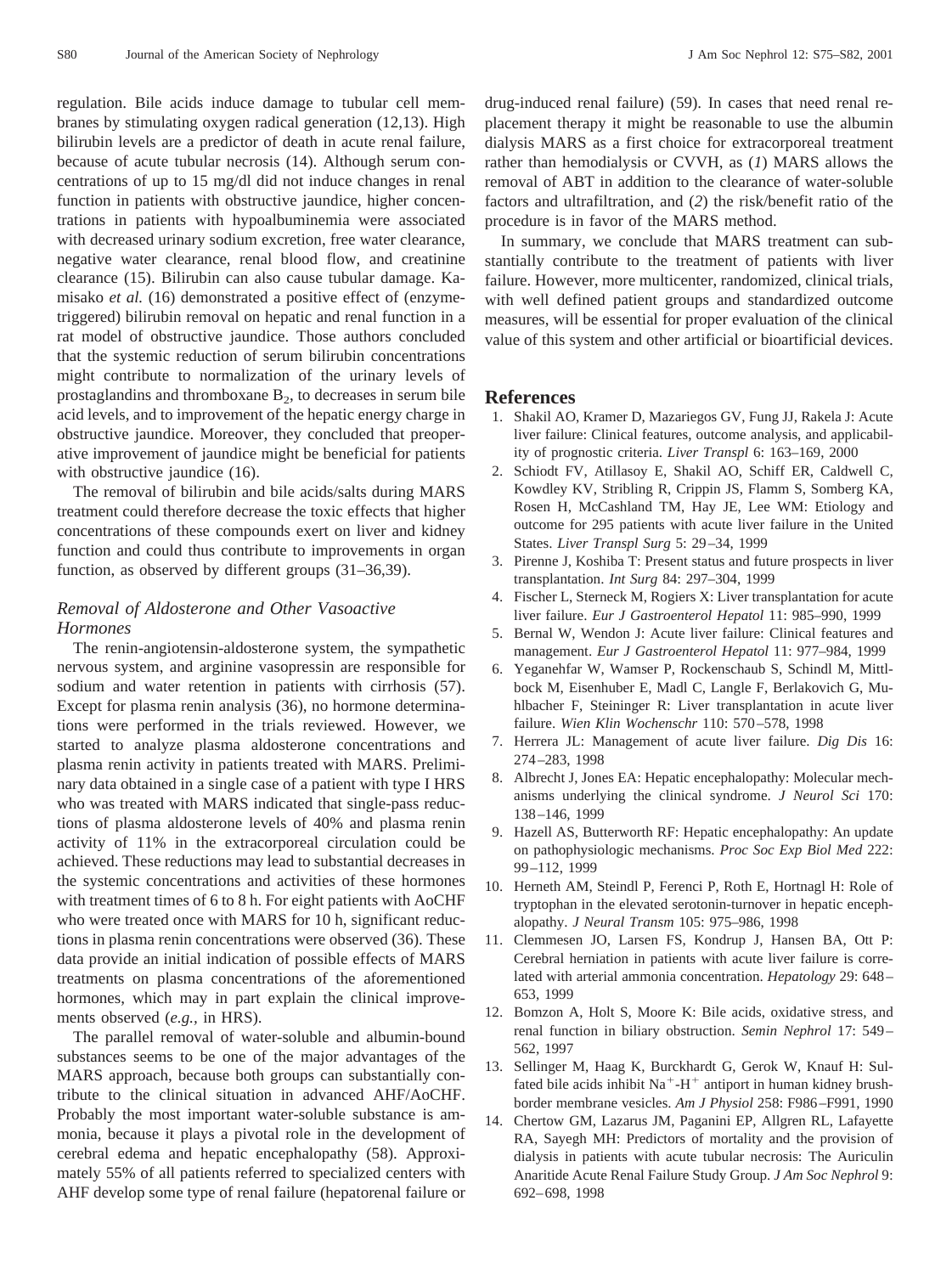- 15. Sitprija V, Kashemsant U, Sriratanaban A, Arthachinta S, Poshyachinda V: Renal function in obstructive jaundice in man: Cholangiocarcinoma model. *Kidney Int* 38: 948–955, 1990
- 16. Kamisako T, Miyawaki S, Gabazza EC, Ishihara T, Kamei A, Kawamura N, Adachi Y: Polyethylene glycol-modified bilirubin oxidase improves hepatic energy charge and urinary prostaglandin levels in rats with obstructive jaundice. *J Hepatol* 29: 424– 429, 1998
- 17. Bomzon A, Blendis LM: The nitric oxide hypothesis and the hyperdynamic circulation in cirrhosis. *Hepatology* 20: 1343– 1350, 1994
- 18. Kaufmann MA, Castelli I, Pargger H, Drop LJ: Nitric oxide doseresponse study in the isolated perfused rat kidney after inhibition of endothelium-derived relaxing factor synthesis: The role of serum albumin. *J Pharmacol Exp Ther* 273: 855–862, 1995
- 19. Stamler JS, Jaraki O, Osborne J, Simon DI, Keaney J, Vita J, Singel D, Valerie CR, Loscalzo J: Nitric oxide circulates in mammalian plasma primarily as an *S*-nitroso adduct of serum albumin. *Proc Natl Acad Sci USA* 89: 7674–7677, 1992
- 20. Hartleb M, Michielsen PP, Dziurkowska-Marek A: The role of nitric oxide in portal hypertensive systemic and portal vascular pathology. *Acta Gastroenterol Belg* 60: 222–232, 1997
- 21. Thomson RK, Arthur MJ: Mechanisms of liver cell damage and repair. *Eur J Gastroenterol Hepatol* 11: 949–955, 1999
- 22. Faubion WA, Guicciardi ME, Miyoshi H, Bronk SF, Roberts PJ, Svingen PA, Kaufmann SH, Gores GJ: Toxic bile salts induce rodent hepatocytes apoptosis via direct activation of Fas. *J Clin Invest* 103: 137–145, 1999
- 23. Chieco P, Romagnoli E, Aicardi G, Suozzi A, Forti GC, Roda A: Apoptosis induced in rat hepatocytes by *in vivo* exposure to taurochenodeoxylate. *Histochem J* 29: 875–883, 1997
- 24. Smirthwaite AD, Gaylor JD, Cousins RB, Grant MH: Cytotoxicity of bile in human Hep G2 cells and in primary cultures of rat hepatocytes. *Artif Organs* 22: 831–836, 1998
- 25. Lieser MJ, Park J, Natori S, Jones BA, Bronk SF, Gores GJ: Cholestasis confers resistance to the rat liver mitochondrial permeability transition. *Gastroenterology* 115: 693–701, 1998
- 26. Maddrey WC, Boitnott JK, Bedine MS, Weber FL Jr, Mezey E, White RI Jr: Corticosteroid therapy of alcoholic hepatitis. *Gastroenterology* 75: 193–199, 1978
- 27. Kragh-Hansen U: Structure and ligand binding properties of human serum albumin. *Dan Med Bull* 37: 57–84, 1990
- 28. Scheife RT: Protein binding: What does it mean? *DICP* 23[Suppl]: S27–S31, 1989
- 29. Kamisako T, Miyawaki S, Gabazza EC, Ishihara T, Kamei A, Kawamura N, Adachi Y: Polyethylene glycol-modified bilirubin oxidase improves hepatic energy charge and urinary prostaglandin levels in rats with obstructive jaundice. *J Hepatol* 29: 424– 429, 1998
- 30. Stange J, Mitzner S: A carrier-mediated transport of toxins in a hybrid membrane: Safety barrier between a patient's blood and a bioartificial liver. *Int J Artif Organs* 19: 677–691, 1996
- 31. Awad SS, Swaniker F, Alarcon W, Posner S, Haft J, Bartlett RH: Preliminary results of a phase I trial evaluating a non-cell based extracorporeal hepatic support device [Abstract]. *ASAIO J* 46: 220, 2000
- 32. Novelli G, Rossi M, Pretagostini R, Iappelli M, Poli L, Della Pietra F, Della Rocca G, Berloco P, Di Nicuolo A, Peritore D, Colonnello M, Cancrini C, Attili AM, Cortesini R: Use of MARS in the treatment of acute liver failure: Preliminary monocentric experience [Abstract]. *ASAIO J* 46: 234, 2000
- 33. Stange J, Mitzner S, Risler T, Erley CM, Lauchart W, Goehl H, Klammt S, Peszynski P, Freytag J, Hickstein H, Löhr M, Liebe S, Scharek W, Hopt UT, Schmidt R: Molecular adsorbent recirculating system (MARS): Clinical results of a new membranebased blood purification system for bioartificial liver support. *Artif Organs* 23: 319–330, 1999
- 34. Mitzner S, Stange J, Klammt S, Risler T, Erley CM, Bader BD, Berger ED, Lauchardt W, Peszynski P, Freytag J, Hickstein H, Loock J, Löhr JM, Liebe S, Emmrich J, Korten G, Schmidt R: Improvement of hepatorenal syndrome with extracorporeal albumin dialysis MARS: Results of a prospective, controlled clinical trial. *Liver Transpl* 6: 277–286, 2000
- 35. Stange J, Mitzner S, Klammt S, Freytag J, Peszynski P, Loock J, Hickstein H, Korten G, Schmidt R, Hentschel J, Schulz M, Löhr M, Liebe S, Schareck W, Hopt UT: Liver support by extracorporeal blood purification: A clinical observation. *Liver Transpl* 6: 603–613, 2000
- 36. Schmidt LE, Sorensen VR, Svendsen LB, Larsen FS, Stange J, Hansen BA: Improvement of systemic vascular resistance and arterial pressure in patients with acute or chronic liver failure during treatment with the molecular adsorbent recycling system (MARS) [Abstract]. *Hepatology* 32(4 Pt 2): 401A, 2000
- 37. Kreymann B, Seige M, Schweigart U, Kopp KF, Classen M: Albumin dialysis: Effective removal of copper in a patient with fulminant Wilson disease and successful bridging to liver transplantation: A new possibility for the elimination of proteinbound toxins. *J Hepatol* 31: 1080–1085, 1999
- 38. Loock J, Broelsch CE, Treichel U, Gerken G, Philipp T, Heemann U: Treatment of split-liver recipients with poor graft function by albumin dialysis MARS [Abstract]. In: *Abstracts of the XVIII International Congress of the Transplantation Society*, Montreal, The Transplantation Society, 2000, p 337
- 39. Jost U: Einsatz eines zellfreien Leberunterstützungssystems zur Elimination albumin-gebundener toxischer Substanzen beim akuten Leberversagen [Abstract]. *Germ Interdisciplin J Intensive Care Med* 37: 435, 2000
- 40. Loock J, Peters E, Stange J, Mitzner S, Peszynski P, Klammt S, Liebich H, Schmidt R: Change of human serum albumin amino acid patterns (Fischer-index) during a new dialysis treatment for liver failure (MARS) [Abstract]. *Int J Artif Organs* 20: 500, 1997
- 41. Awad SS, Sawada S, Soldes OS, Rich PB, Klein R, Alarcon WH, Wang SC, Bartlett RH: Can the clearance of tumor necrosis factor alpha and interleukin 6 be enhanced using an albumin dialysate hemodiafiltration system? *ASAIO J* 45: 47–49, 1999
- 42. Majcher-Peszynska J, Hehl EM, Wacke R, Peszynski P, Stange J, Mitzner S, Klammt S, Schmidt R, Drewelow B: Removal of diazepam as a marker molecule for benzodiazepine-like substances (BLS) during albumin dialysis [Abstract]. *Eur J Clin Pharmacol* 55: A26, 1999
- 43. Stockmann HB, Hiemstra CA, Marquet RL, Ijzermans JN: Extracorporeal perfusion for the treatment of acute liver failure. *Ann Surg* 231: 460–470, 2000
- 44. Rust C, Gores GJ: Hepatocyte transplantation in acute liver failure: A new therapeutic option for the next millennium? *Liver Transpl* 6: 41–43, 2000
- 45. Riordan SM, Williams R: Acute liver failure: Targeted artificial and hepatocyte-based support of liver regeneration and reversal of multiorgan failure. *J Hepatol* 32[Suppl 1]: 63–76, 2000
- 46. Rahman TM, Hodgson HJ: Review article: Liver support systems in acute hepatic failure. *Aliment Pharmacol Ther* 13: 1255–1272, 1999